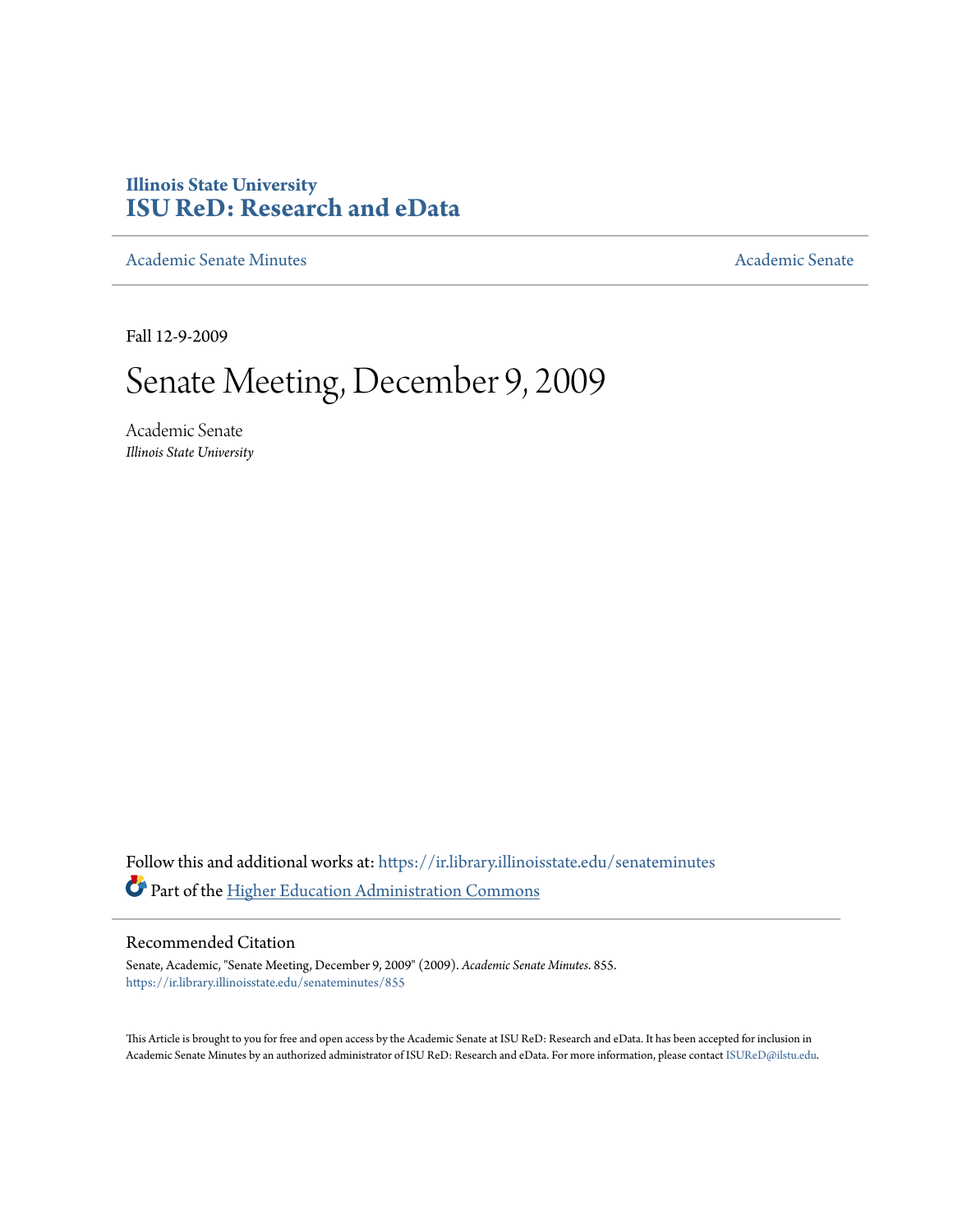## **Academic Senate Minutes Wednesday, December 9, 2009 (Approved)**

#### *Call to Order*

Senate Chairperson Dan Holland called the meeting to order.

#### *Roll Call*

Senate Secretary called the roll and declared a quorum.

#### *Minutes of November 18, 2009 Will Be Approved at the Next Meeting*

#### *IBHE-FAC Report (Professor Lane Crothers, IBHE-FAC Representative)*

**Professor Lane Crothers:** We have met twice since last I was here, once in River Forrest, Illinois at Dominican and then last Friday in Springfield with the Executive Director of the IBHE. Everyone would like to keep the coalition that got MAP funding going. Nobody has the slightest idea how, but it was a great thing and we should keep doing it.

We did have an opportunity at Dominican to talk to one of the state legislators who had sponsored the creation of what is now called the Public Agenda. It is the fourth strategic plan for higher education in the last 16 years. Basically, the theory at the time was that there would be this grand bargain worked out for higher education, that everybody would get X amount of money for Y amount of programs for now and for all time. Of course, it very rapidly turned into whatever it is today, which is a kind of unfunded set of ideals that we ought to achieve.

In budget news, everybody is blaming everybody and nobody has an answer. There seems to be no political will to do anything about it and if there were any political will, it is not at all clear that the money would come to us. Perhaps the easiest way I can suggest the kind of contemporary difficulties on this body and the inability to keep the former MAP coalition going lies in a proposal that came out of a subcommittee on which I serve as the vice-chair, which, with all kinds of wiggle language, we would work out a grand bargain like they have worked out in Missouri and Ohio recently, which is that for stable funding of appropriate size for a long enough term, we would stop with the giant tuition increases. It might be a terrible idea. I am sure Vice President Layzell could tell me why I am wrong. The U of I and the UIC were very much opposed to it at the last meeting. The best I could figure out is that they believe they ought to be able to charge more for tuition than they currently do.

It seems to me that that is the kind of no brainer that public education in higher ed ought to go for and yet the leading institutions in the State of Illinois aggressively opposed it, eventually causing a ten to ten to one tie vote. The one abstention came from the a community college that had gotten a deal with Harley Davidson that Harley Davidson would pay the tuition of their students who get at least a B average in college prep in their district, McHenry County College up in the Chicago area. So, as a consequence, they are not really worried about the money at all.

The IBHE apparently is going to try to work on teacher certification standards. They can't control curricula, but they can influence the standards by which teachers are certified. One particular proposal is to require that elementary education majors have a content specialty. When asked why by an education faculty, the answer was, 'the data proves it works.' This particular answer came from the Director of the IBHE. Other kinds of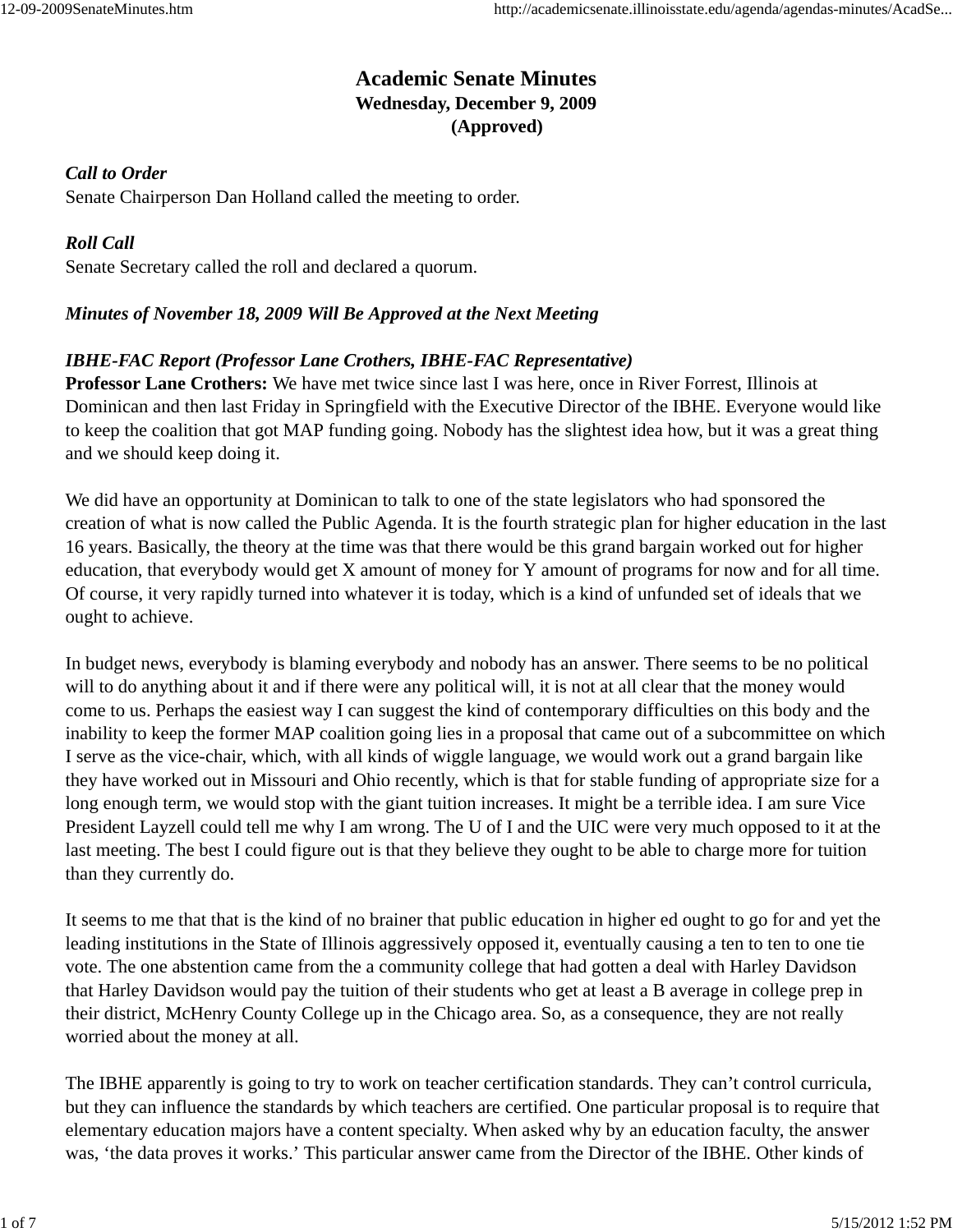things we are dealing with with the IBHE are if you want to offer classes in Illinois, you can do it without anyone certifying you whatsoever so long as you do not have a physical presence in the state. So long as you do not have a physical body in the state, you can offer anything you want online. A lot of people do that and then slip in buildings and faculty. Alternatively, there has been a rise of for-profit institutions that essentially take MAP money and other kinds of money from students, but then actually have no accreditation standards and no actual ability to deliver on the services. The IBHE is technically supposed to regulate those people, but just has no one to do it. So the state is having a pretty significant loss of state-funded support in that.

**Senator Kalter:** I am curious about this tuition deal. I know that I am putting them on the spot, but at some point I would not mind hearing what our administrators think about this trade off between the state guaranteeing that they are going to do this and us guaranteeing that we won't raise tuition if they do.

**President Bowman:** There is no legislation that would do that and there is no conversation in the legislature to move forward with that kind of program. We would certainly entertain it. We would want to look at the numbers and see what impact it would have on our bottom line. I think the core problem right now is that the state has a structural deficit and they simply don't have enough money to even entertain making that kind of a deal. If they embarked on that sort of conversation right now given our tax structure, I would be very pessimistic that it would work. To be honest, flexibility on tuition is extremely important if universities are going to, one, maintain quality, and, two, preserve some kind of access. Take this year as an example where we raised tuition 7.6%. It generated \$2.9 million in new revenue and the state in the summer asked us to pick up veterans and National Guard grants. That cost us \$3 million, so the tuition increase was a wash. We were \$100,000 in the hole when we started and had we not this year had the revenue of students continuing through the pipeline, we would have a real problem, especially if this year didn't include the \$4.6 million in stimulus funds, which will go away next year.

**Professor Crothers:** Let me very clear that I fully respect where that is coming from. I was political in my support for this. Given that that they are not going to do it, this was a way for us to say we tried to hold tuition down. The state chose to pump tuition onto the backs of students. That's the state's decision, not ours. I was saying we are exploring every aspect we can to get the tuition burden off the backs of students and the state isn't supporting us, so that was my motive.

**Senator Borg:** I have always been very interested in your reaction to the mechanics and the interaction of the FAC with various bodies. Do you see any improvement in communication and effectiveness in the future or is this something, given the pessimism that you sometimes express, that is it worth continuing?

**Professor Crothers:** Any meeting that has faculty representatives/leaders from a number of different universities in one room, those sorts of meetings turn into 'let's prove we are smart'. I think the IBHE has fallen into relative chaos and that's the problem. Part of it is the leadership of the IBHE. Part of it is the former governor's treatment of the IBHE. Part of is the way that the budget and other kinds of cycles have been changed in politics. I think that there are internal problems on FAC that are leadership problems and that there is not a coherent sense of what we should be doing. So, as a consequence, we have a very friendly environment that spins.

**Senator Borg:** Is the IBHE a viable body anymore?

**Professor Crothers:** That is an interesting question given that the Chair of the IBHE is now also the Chair of SURS under state law. The IBHE has never been a coordinating body. It has never been a power body in the state. It is true that in the last ten years or so, it has become marginalized. It strikes me that new governors,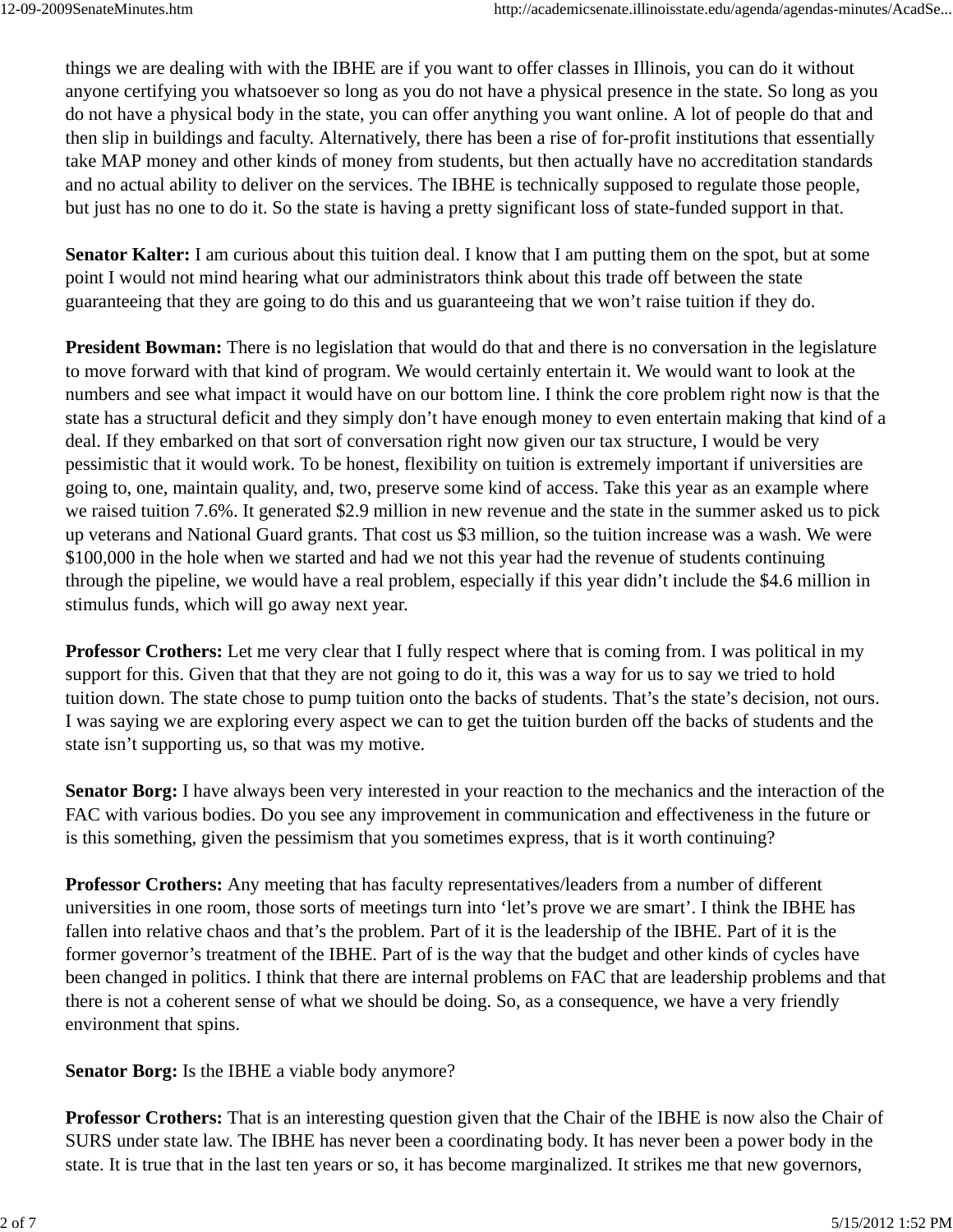new leadership can change that, but there doesn't seem to be any short-term will. The question in all such circumstances is whether or not you need to keep your voice in the game. There are a few of us who have been on this committee for a long time and it's important, even though it's frustrating. So far, at least, I have decided to keep going.

### *Chairperson's Remarks – No Report*

#### *Student Body President's Remarks – No Report*

#### *Administrators' Remarks*

#### · *President Al Bowman*

**President Bowman:** You may have heard media reports yesterday that Moody's lowered the state's bond rating to the second lowest in the country. California is lower than us. The impact on Illinois State and other public universities will be that we will be reviewed by Moody's sometime within the next 90 days. So, right now, public universities in Illinois are on Moody's watch list for a possible downgrade. Our most recent review with them, and nothing really has changed except for the state's financial picture, indicated that our strong student demand, our cautious spending policies, our manageable long-term debt were all very positive and that picture certainly hasn't changed. Moody's is deeply concerned about the state's structural deficit and its political inability to address that issue. The state still has a bond rating that is, I don't want to say strong, but that is above junk status.

The state's backlog of bills does continue to grow. We are standing in that very long line. The state released a payment of about \$5.2 million to us a couple of weeks ago. If you include that payment against our new November payroll, or the payroll just completed, the outstanding balance is \$46.5 million. The budget actions that we have been using to deal with the state shortfall are working. Dan Layzell and Phil Adams have been in contact with Comptroller Hines regarding our cash flow needs now and in the spring and we are certainly making payroll and moving forward. You have probably heard media reports from Carbondale in particular. They apparently are so short on cash that they will have trouble making their December payroll without some sort of infusion. I have no worries that that will occur.

There continue to be some bright spots in our budget including private giving, which is off to a very strong start, and probably is on pace to break a record this year. We will likely surpass where we were during the height of the campaign. Applications for next fall are running about where they were this time a year ago, so student demand, at least based on application data, is pretty good. Grant awards to faculty are also off to a very strong start. The state situation is what it is; there will be a political solution at some point for it, but I think that given those challenges, the university is in pretty good shape. We will have tuition payments that will be coming in in January and we will continue to move forward. At some point, the state has to pay us. We can't cover an \$85 million state shortfall for an entire year. If the state continues to lengthen its payment cycle, at some point in the spring, we will have to do short-term borrowing to get us through. I think, long-term, the bigger challenge for us will be FY11 with the stimulus dollars going away and the potential situation where the legislature decides not to address taxes until after the November general election.

**Senator McGinty:** Can students who should be receiving the MAP grant expect to get those payments dispersed to them when they get their other financial aid dispersed this spring?

**President Bowman:** My guess is that it will come in in fits and starts as the last payment did.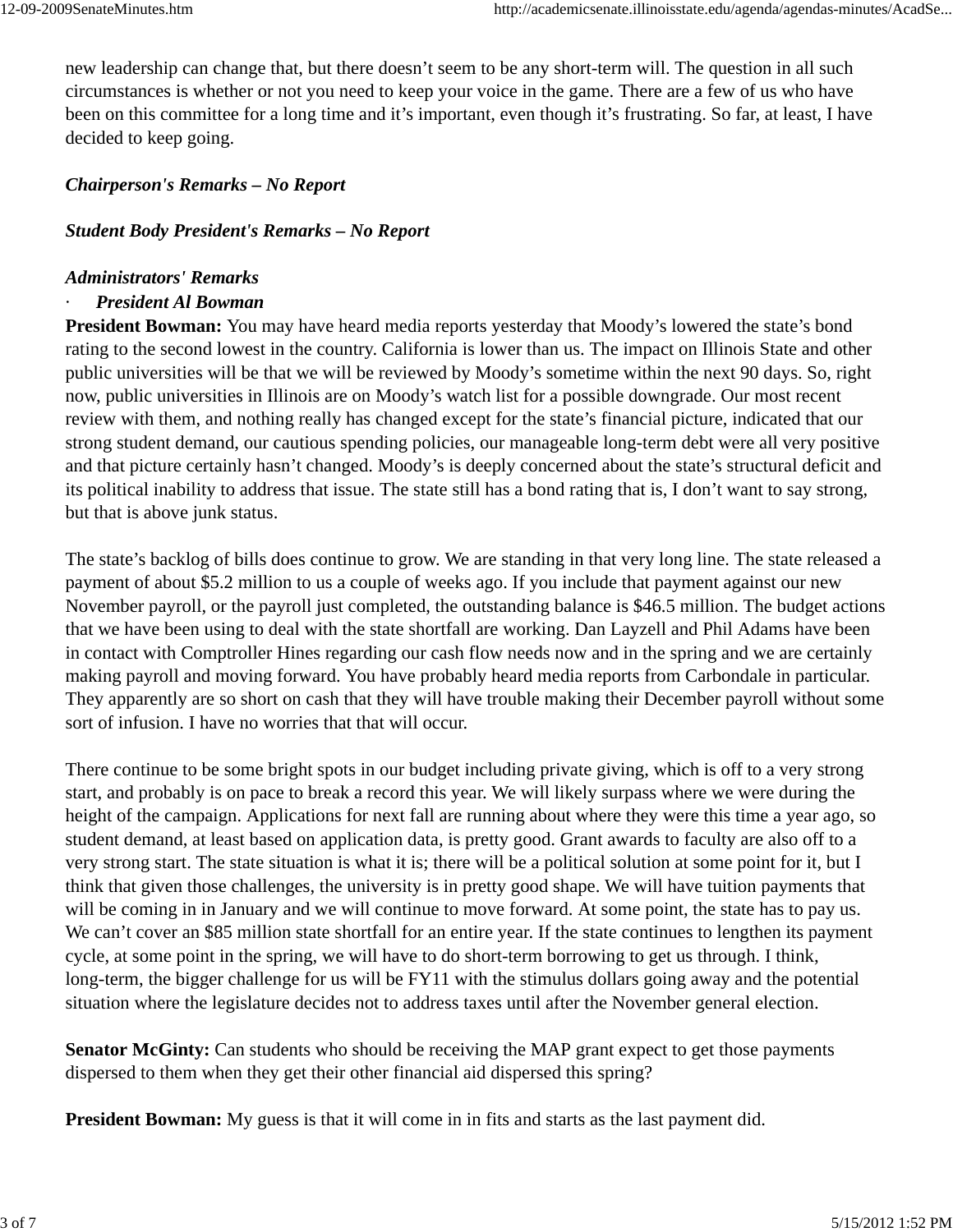**Vice President Layzell:** That would be my sense of where things are right now.

**Senator McGinty:** Would the financial aid office know more details about that?

**President Bowman:** They won't because it is all based on the state's payment cycle. It is encouraging that the state actually made MAP payments before it paid university operating payments. So if you are student, I think that's a positive signal. My guess is because the whole MAP program was so visible politically, you will see MAP payments before the state clears up the backlog of operating payments to public universities. We will not turn students away in the spring because they haven't received their MAP money. So essentially, we will cover that until those payments come in.

**Senator Borg:** I have been hearing on the news about the state asking agencies to plan for a 14% decrease. Is that going to affect the university systems at all?

**President Bowman:** No, the governor specifically ruled out public universities, so it does not affect us and with the state accepting stimulus dollars this year, I don't believe that with the strings attached to those federal dollars that they could do that. Next year is another matter.

**Senator Borg:** I have discerned a distinct lack of information about the possibility of a mid-year pay raise. What is the status of that at this point?

**President Bowman:** It is still where it was. The only thing that has really changed is timing. When we started this year, we had no inclination that our reimbursement from the state would be this delayed. Until they get close to catching up, we can't contemplate distributing a midyear raise, but the plan is still in place to do that. None of us is worried that the state is going to renege on what it owes us, but it may be a long cycle and we may be well into the next fiscal year before this backlog is finally cleaned up. We didn't get the last payment from the state for FY09 until September.

**Senator Fazel:** When the state is late in making the payments and we borrow money, does the state reimburse us for the interest charges?

**President Bowman:** We end up losing twice because if they were making timely payments, we would earn some interest on locally held dollars. We are now using those locally held dollars to pay our daily operating expenses and then with borrowing, we will incur interest costs.

**Senator Van der Laan:** I am actually asking a question for a colleague who wondered since there weren't raises last fall, will, I think you answered this question before, the mid-year hoped for raises not be retroactive, but will they take into account the evaluations of faculty last year. Will that mid-year raise include what the merit and what the evaluation would have been?

**President Bowman:** Absolutely. The retroactive piece, because of tight finances, we would go back to January rather than back to July 1. If the magnitude of the raise is large enough, then we would use the regular merit categories. If it's smaller, then we will come back to the Senate and get your indulgence on doing something just across the board. Hopefully, it won't get to that point, but if we are in a situation where we could distribute 1.5%, it probably doesn't make much sense to run it through the ASPT system with all of the different categories. My preference would be just to make it across the board. If we are pretty sure that we are not going to get cut in the spring, there is nothing to prevent us from doing raises early in the spring. The reason that we are reluctant to do that is that it aggravates our cash flow problems because we are floating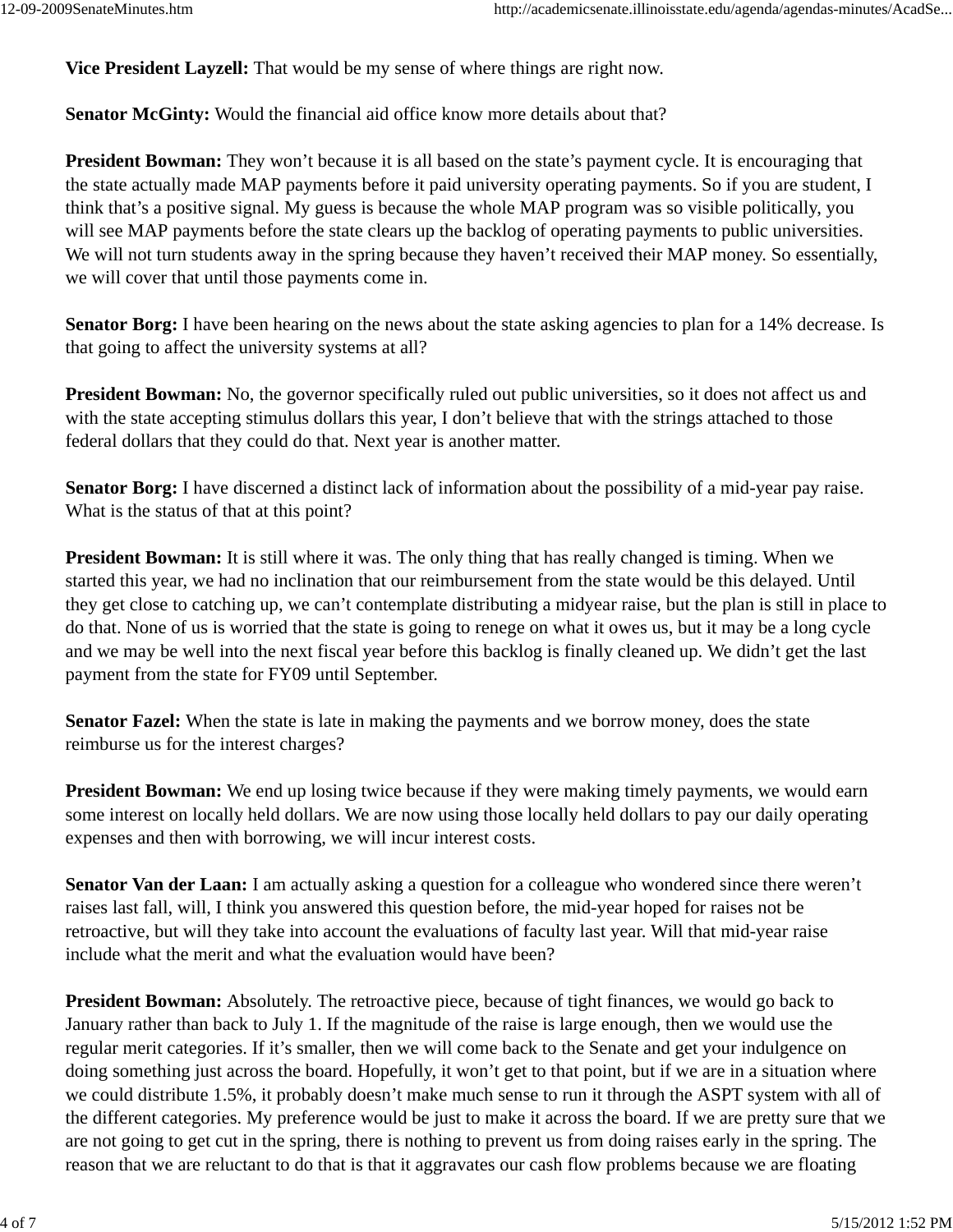payroll on behalf of the state, so if we give raises, it makes that that much tighter.

#### · *Provost Sheri Everts – Absent*

#### · *Vice President of Student Affairs Steve Adams*

**Vice President Adams:** I want to remind you of winter commencement. We will have two ceremonies on Saturday. They will both be at Redbird Arena. We will be graduating 1,400 plus students at that time. All of the residence halls will close with the exception of south campus. Atkin-Colby and Hamilton-Whitten will remain open for students living in those buildings, but all of the other halls will close for break Saturday at 2:00 p.m. Along with that, the dining centers will close; Linkins and south side, Thursday evening, and then Watterson will remain open until after lunch on Friday.

It is always sad to report when we lose one of our own. We did just that last week when a student, a firstsemester freshman from Canton, a student in the College of Business, passed away at OSF St. Francis Hospital in Peoria. His name is Sean Kunz, age 18. We are certainly very saddened over Sean's death. As is the case, a lot of his friends and members of our Dean of Students staff and residence hall staff attended either the visitation last night or the funeral today. Our condolences go out to Sean's family.

We have the final numbers on students visiting the student health services for flu-like symptoms. That number was 673. Fortunately, we had very few students with serious cases, if any. There were no known hospitalizations, but this fall we did see an increase of 65% in visits to the student health service. That number this fall was about 19,000 individual visits to the health center compared to about 16,000 last fall, so it has not been a good semester for weather or illnesses.

**Senator Marquis:** I had a question about Student Health Services. Do they feel a strain from a budget or personnel standpoint with that much of an increase?

**Vice President Adams:** They have to reallocate the resources of the staff as well as some of the testing that goes on, so we certainly do feel that. When you start to see a trend, you do all you can to try to offset that and have your staff in place more on certain days of the week, increase your clinic hours, and that sort of thing, to handle those students that come in. There was a lot of very good planning that took place for the onslaught of the flu-like symptoms.

**Senator McMahon:** I saw in the *Pantagraph* that there was a fire on the 10<sup>th</sup> floor of Hamilton-Whitten. How bad was the damage and did it affect students during finals? Will they be relocated next semester?

**Vice President Adams:** It did affect two students in that room. It was confined to the room. It was started by a candle and it was mostly smoke damage as opposed to any fire damage at all. The room did display some damage, so we had to displace both students and they should be back into that room at the beginning of the second semester.

**Senator Kalter:** I noticed in the *Pantagraph* a week or two ago that near the IWU campus there had been a holdup at gunpoint. I am wondering if you got any communication about that or if that is a local Bloomington issue.

**Vice President Adams:** I am not familiar with that incident. That means that it did not go on our activity summary, so there was nothing that was reported to the ISU Police Department, which leads me to believe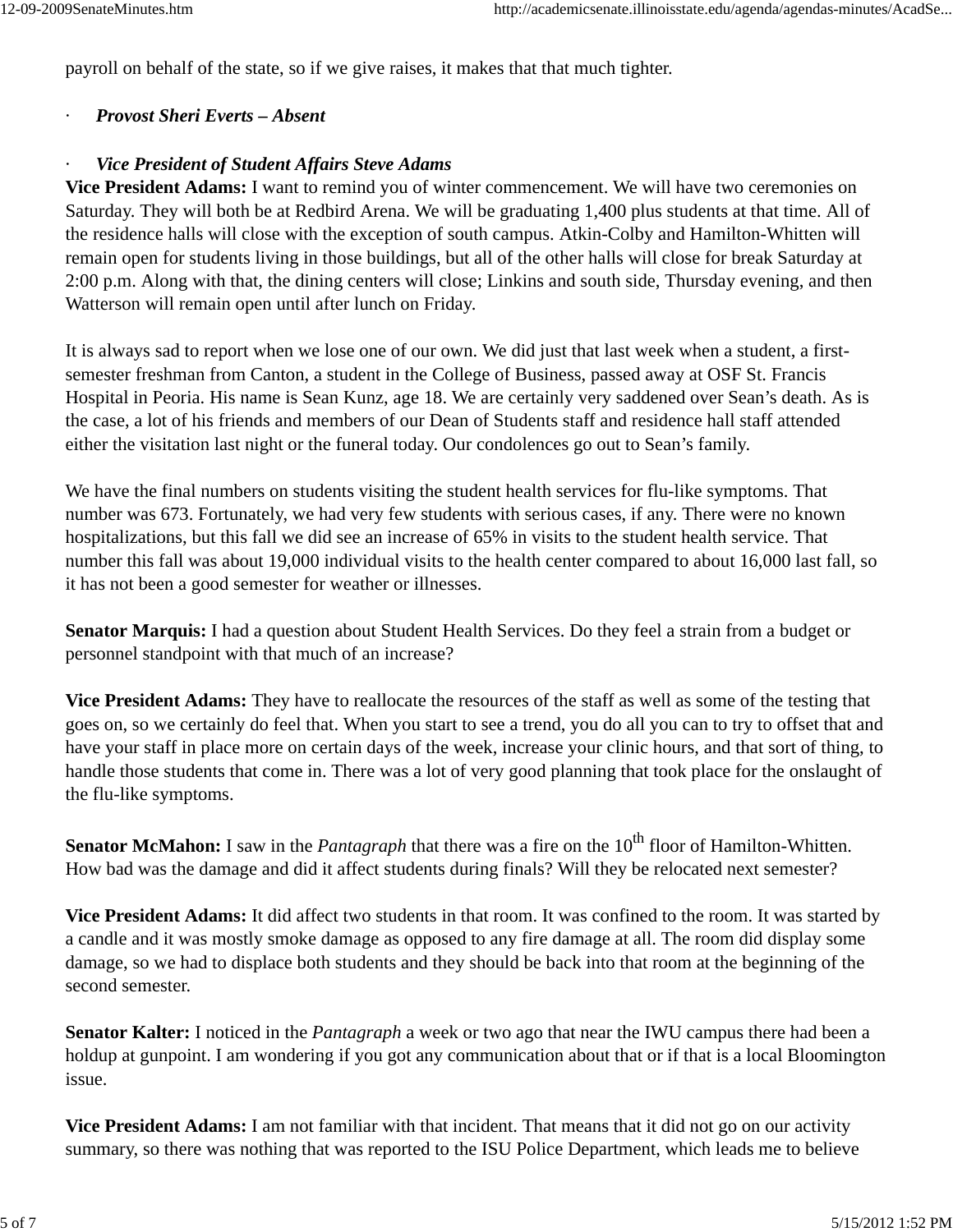that it was handled by the Bloomington Police Department or the Sheriff's Office.

**Senator Fazel:** What is the situation with the vaccine for the H1N1? Have we received anymore? Do we have any shortages?

**Vice President Adams:** Right now, we do not have a shortage. To the contrary, we had some doses left from the clinic that we had, along with the appointments that we set up at student health. It was somewhat surprising that more students did not come forth to be vaccinated. I think the sense of urgency after the middle of October began to go down. We will be giving back that vaccine because of issues with storing it and giving it back to the county so the county can more appropriately store that. We have somewhere in the neighborhood of 60 or 70 doses we had ready to administer and that will be lost, but the rest of it we will be able salvage and give back to McLean County. In the future, if there is a problem in the second semester, we will be planning appropriately to acquire more vaccine.

**Senator Fazel:** Is there is any reason why the vaccine cannot be used for staff and faculty if we have extra that we are returning?

**Vice President Adams:** We had given priority to the students and I think it is appropriate to continue to give priority to the students in the second semester.

**Senator Fazel:** I understand that, but if there are extra that we are returning to the county and there are 60 or 70 that we are going to lose because we don't have immediate use for them…

**Vice President Adams:** The ones that we are returning to the county are because the semester is over and we are not able to probably store them.

**Senator Fazel:** So they will be returned back to us in the second semester?

**Vice President Adams:** They can be returned back to us in the second semester, but we will continue to assess the situation.

#### **Vice President of Finance and Planning Daniel Layzell**

**Vice President Layzell:** The Campus Master Plan planning process continues. We have now posted summaries of the feedback from each of the public forums and the online survey to date on our website. We would invite you to look at it. We are in the process now of meeting with each of the colleges and other stakeholder groups. We will be meeting with SGA later in January to have that discussion. We are still on track to have an initial draft of the plan by the April-May timeframe. Several of you may have already gotten this, but Planning and Institutional Research just put out the University Facts pamphlet. Finally, from a facilities standpoint, work on the fourth floor restrooms in Stevenson will begin over break. We also, on a positive note, were successful in working with the Capital Development Board to get them to agree to fund blinds in the facility.

**Senator Kalter:** I have a couple of requests related to the fourth floor bathrooms. We were talking about the number of people who still might be on the floor during break who are doing grading, productivity reports and planning spring courses. We were wondering if we could have it set up so…apparently there is going to be a lot of noise on the floor between about next Monday and just before the beginning of classes. While we were getting windows replaced, we were able to move out of our offices into alternative offices—just having